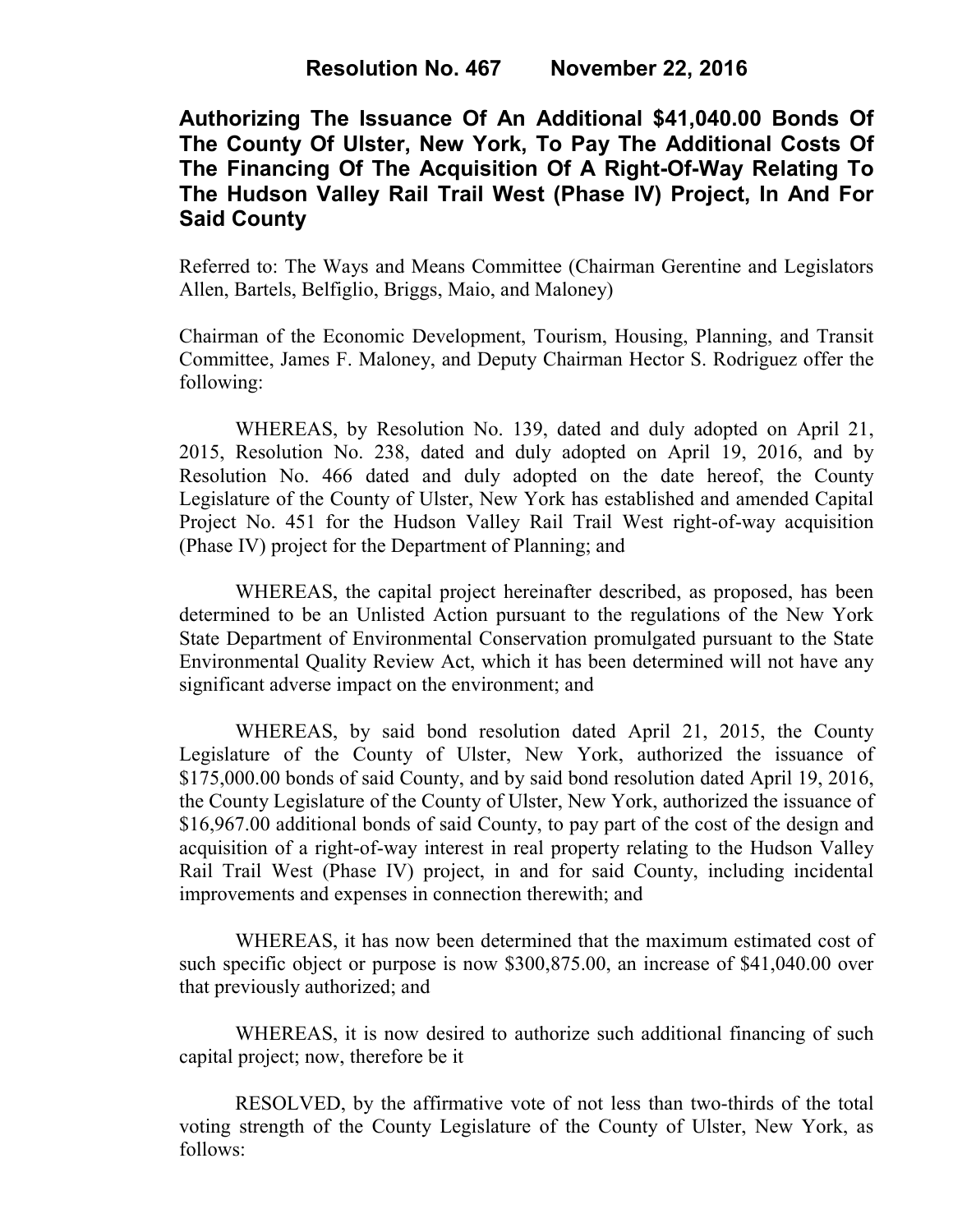#### **- Page 2 -**

### **Resolution No. 467 November 22, 2016**

# **Authorizing The Issuance Of An Additional \$41,040.00 Bonds Of The County Of Ulster, New York, To Pay The Additional Costs Of The Financing Of The Acquisition Of A Right-Of-Way Relating To The Hudson Valley Rail Trail West (Phase IV) Project, In And For Said County**

Section 1. The design and acquisition of a right-of-way interest in real property relating to the Hudson Valley Rail Trail West (Phase IV) project, including incidental improvements and expenses in connection therewith, in and for the County of Ulster, New York, is hereby authorized at a revised maximum estimated cost of \$300,875.00

Section 2. The plan of financing for such specific object or purpose is as follows:

a) by the issuance of \$175,000.00 bonds of said County heretofore authorized to be issued therefor pursuant to a bond resolution dated April 21, 2015, to be reduced by any grants-in-aid received therefor; and

b) by the issuance of \$16,967.00 bonds of said County heretofore authorized to be issued therefor and the expenditure of \$67,868.00 federal grants-in-aid therefor, pursuant to a bond resolution dated April 19, 2016; and

c) by the issuance of the additional \$41,040.00 bonds of said County hereby authorized to be issued therefor pursuant to the provisions of the Local Finance Law.

Section 3. It is hereby determined that the period of probable usefulness of the aforesaid specific object or purpose is thirty years, pursuant to subdivision 21(a) of paragraph a of Section 11.00 of the Local Finance Law, calculated from the date of issuance of the first obligations issued therefor.

Section 4. The faith and credit of said County of Ulster, New York, are hereby irrevocable pledged for the payment of the principal of and interest on such bonds as the same respectively become due and payable. An annual appropriation shall be made in each year sufficient to pay the principal of and interest on such bonds becoming due and payable in such year. There shall annually be levied on all the taxable real property of said County, a tax sufficient to pay the principal of and interest on such bonds as the same become due and payable.

Section 5. Subject to the provisions of the Local Finance Law, the power to authorize the issuance of and to sell bond anticipation notes in anticipation of the issuance and sale of the bonds herein authorized, including renewals of such notes, is hereby delegated to the Commissioner of Finance, the chief fiscal officer. Such notes shall be of such terms, form and contents, and shall be sold in such manner, as may be prescribed by said Commissioner of Finance, consistent with the provisions of the Local Finance Law.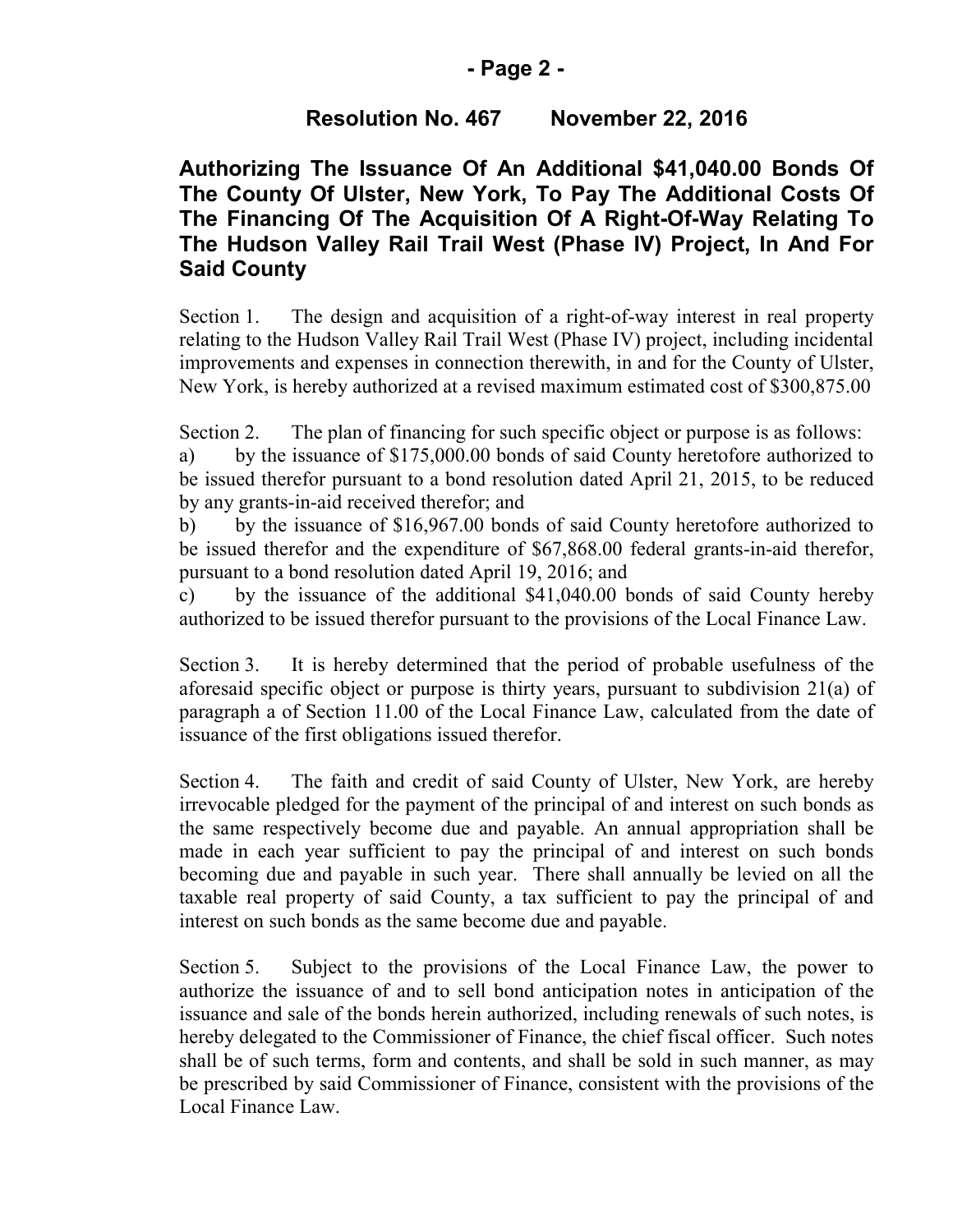# **Resolution No. 467 November 22, 2016**

# **Authorizing The Issuance Of An Additional \$41,040.00 Bonds Of The County Of Ulster, New York, To Pay The Additional Costs Of The Financing Of The Acquisition Of A Right-Of-Way Relating To The Hudson Valley Rail Trail West (Phase IV) Project, In And For Said County**

Section 6. All other matters except as provided herein relating to the serial bonds herein authorized including the date, denominations, maturities and interest payment dates, within the limitations prescribed herein and the manner of execution of the same, including the consolidation with other issues, and also the ability to issue serial bonds with substantially level or declining annual debt service, shall be determined by the Commissioner of Finance, the chief fiscal officer of such County. Such bonds shall contain substantially the recital of validity clause provided for in Section 52.00 of the Local Finance Law, and shall otherwise be in such form and contain such recitals, in addition to those required by Section 51.00 of the Local Finance Law, as the Commissioner of Finance shall determine consistent with the provisions of the Local Finance Law.

Section 7. The validity of such bonds and bond anticipation notes may be contested only if:

1) Such obligations are authorized for an object or purpose for which said County is not authorized to expend money, or

2) The provisions of law which should be complied with at the date of publication of this resolution are not substantially complied with,

and an action, suit or proceeding contesting such validity is commenced within twenty days after the date of such publication, or

3) Such obligations are authorized in violation of the provisions of the Constitution.

Section 8. This resolution shall constitute a statement of official intent for purposes of Treasury Regulations Section 1.150 2. Other than as specified in this resolution, no monies are, or are reasonably expected to be, reserved, allocated on a long term basis, or otherwise set aside with respect to the permanent funding of the object or purpose described herein.

Section 9. This resolution, which takes effect immediately, shall be published in summary form in the official newspaper(s) of such County, together with a notice of the Clerk of the County Legislature in substantially the form provided in Section 81.00 of the Local Finance Law,

and move its adoption.